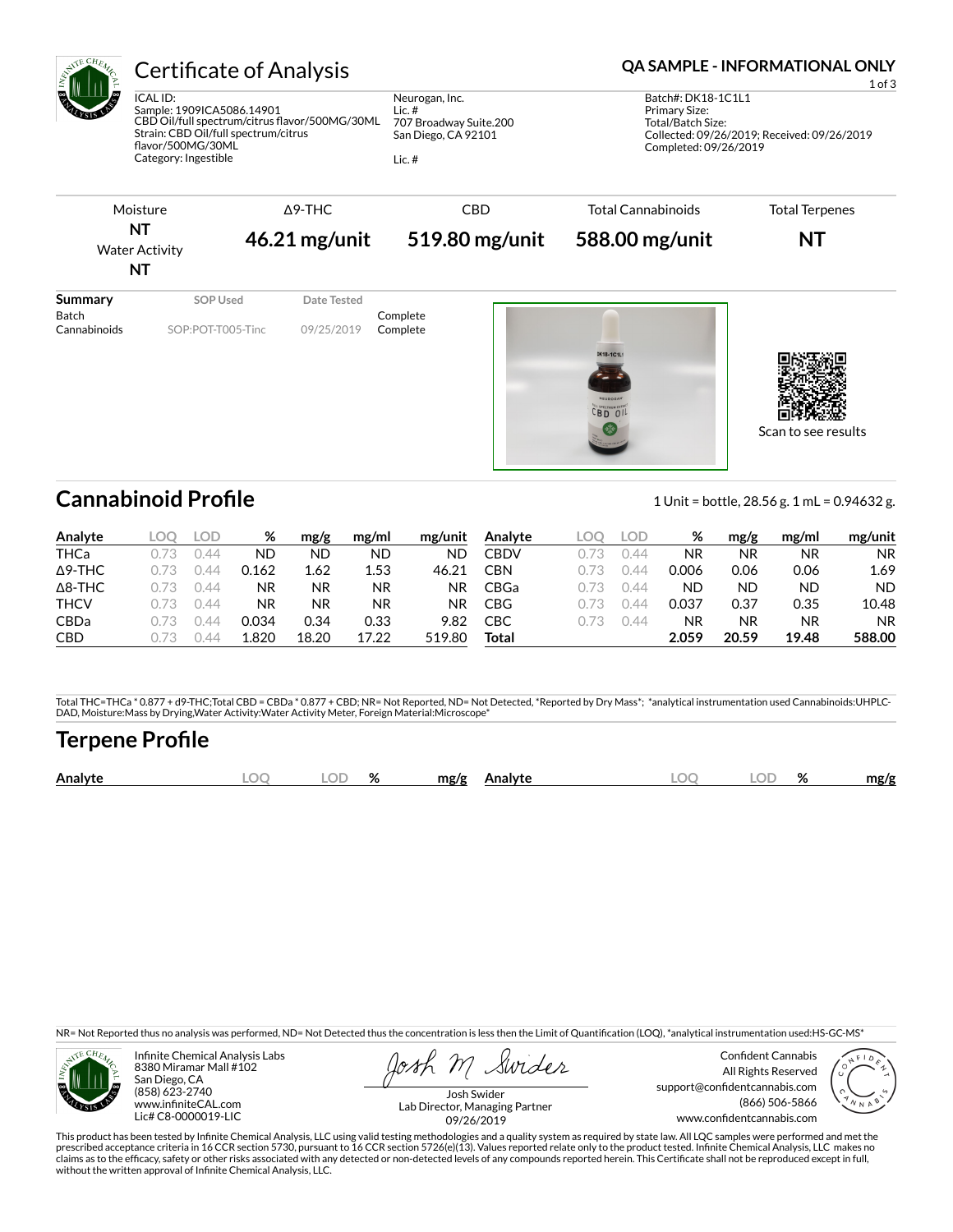

ICAL ID: Sample: 1909ICA5086.14901 CBD Oil/full spectrum/citrus flavor/500MG/30ML Strain: CBD Oil/full spectrum/citrus flavor/500MG/30ML Category: Ingestible

Neurogan, Inc. Lic. # 707 Broadway Suite.200 San Diego, CA 92101

Lic. #

### Certificate of Analysis **Certificate of Analysis QA SAMPLE - INFORMATIONAL ONLY**

2 of 3 Batch#: DK18-1C1L1 Primary Size: Total/Batch Size: Collected: 09/26/2019; Received: 09/26/2019 Completed: 09/26/2019

## **Residual Solvent Analysis**

| Category 1 | .OC | .OF | Limit. | Status | <b>Category 2</b> | nn | $\cap$<br>-91 | .imit | <b>Status</b> | Category 2 | LOC | ОD | Limi | . .<br>Status |
|------------|-----|-----|--------|--------|-------------------|----|---------------|-------|---------------|------------|-----|----|------|---------------|
|            |     |     |        |        |                   |    |               |       |               |            |     |    |      |               |

NR= Not Reported thus no analysis was performed, ND= Not Detected thus the concentration is less then the Limit of Quantification (LOQ),\*analytical instrumentation used=HS-GC-MS\*

### **Heavy Metal Screening**

| ∽<br>м<br>$-$<br>$\sim$ | $\sim$ $\sim$<br>w<br>$\sim$ | Limi | Status |
|-------------------------|------------------------------|------|--------|
|                         |                              |      |        |

NR= Not Reported thus no analysis was performed, ND= Not Detected thus the concentration is less then the Limit of Quantification (LOQ), \*analytical instrumentation used:ICP-MS\*

### **Microbiological Screening**

| `≏sult |
|--------|
|--------|

ND=Not Detected; \*analytical instrumentation used:qPCR\*



Infinite Chemical Analysis Labs 8380 Miramar Mall #102 San Diego, CA (858) 623-2740 www.infiniteCAL.com Lic# C8-0000019-LIC

Josh M Swider

Confident Cannabis All Rights Reserved support@confidentcannabis.com (866) 506-5866 www.confidentcannabis.com



Josh Swider Lab Director, Managing Partner 09/26/2019

This product has been tested by Infinite Chemical Analysis, LLC using valid testing methodologies and a quality system as required by state law. All LQC samples were performed and met the prescribed acceptance criteria in 16 CCR section 5730, pursuant to 16 CCR section 5726(e)(13). Values reported relate only to the product tested. Infinite Chemical Analysis, LLC makes no<br>claims as to the efficacy, safety o without the written approval of Infinite Chemical Analysis, LLC.